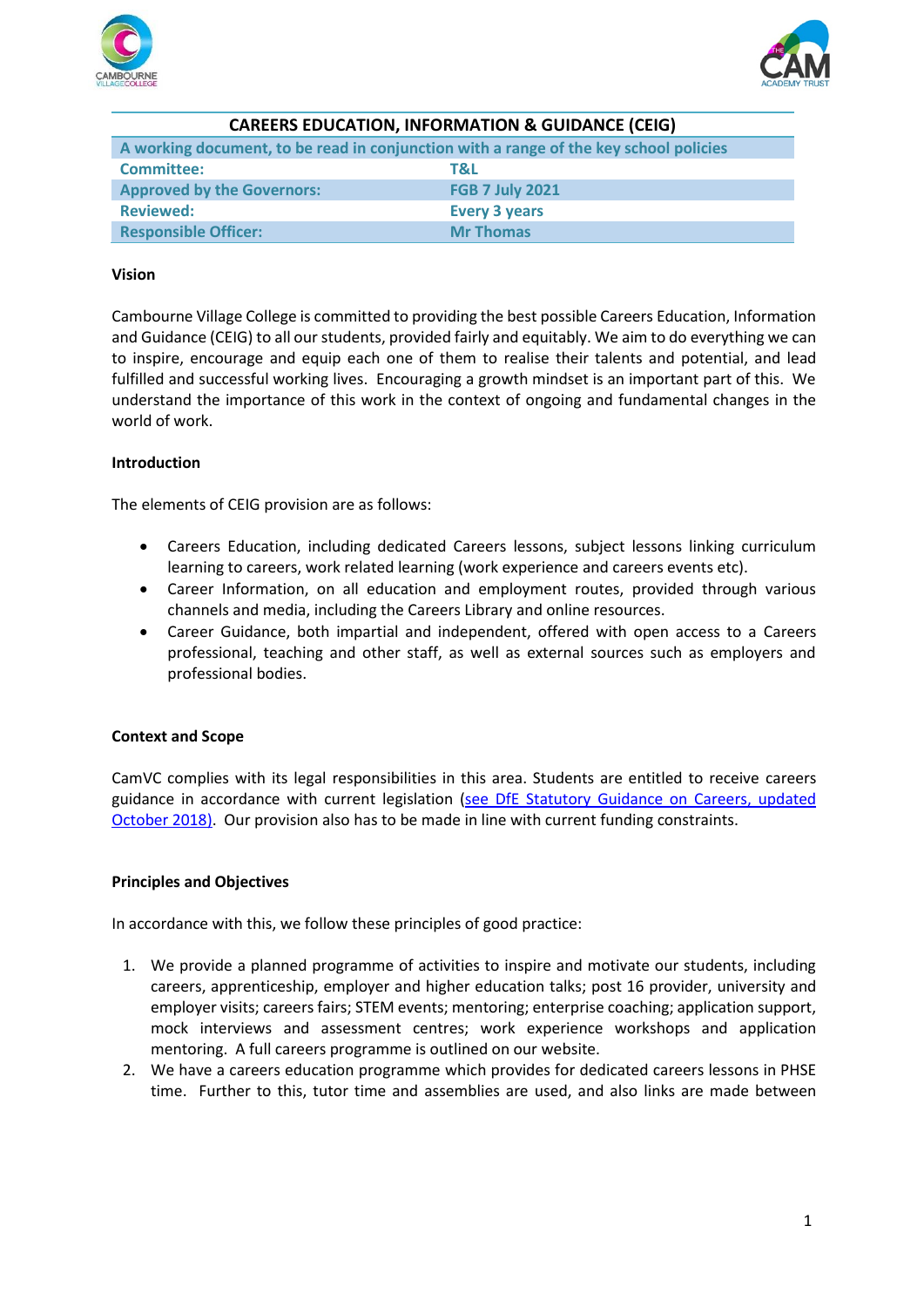



careers and other areas of curriculum teaching. All staff contribute to our CEIG through their roles as tutors, subject teachers and support workers.

- 3. We encourage our students to have high aspirations, as relevant to them, and with a growth mindset.
- 4. We help our students develop generic employment skills and strengths, such as adaptability, resilience, well-being and self-awareness, and career management. Students are encouraged to develop their own personal career plans.
- 5. We provide up-to-date information about the labour market and opportunities to our students through a variety of media and in our Library. We also seek to make them aware of the future global employment landscape in the Fourth Industrial Revolution age – impacts of hyperconnectivity, artificial intelligence, advanced robotics, nanotechnology and synthetic biology. This is delivered through STEM workshops.
- 6. We maintain and build strong links with local and national employers, universities and other education providers.
- 7. We offer access to high-quality work experience opportunities, properly linked to individual strengths, potential and plans. We aim to offer all students in Year 10 a two-week work experience placement.
- 8. We provide impartial, independent and open access to guidance on options post-14 and post-16, both on university and professional routes and also employment, apprenticeships and entrepreneurship. Students receive one-to-one career guidance, mentoring and coaching, from an in-house careers advisor and from others. Students can book guidance sessions or attend drop-ins.
- 9. Parents and Carers are also able to obtain help in supporting their children at Post 16 providers' open evenings and by appointments in school.
- 10. We are a member of the Cambridge Area Partnership (CAP). CAP is a partnership of all the statefunded providers of education and training for 14-19 year-olds in Cambridge, East Cambridgeshire and South Cambridgeshire. The core purpose of CAP is to ensure that every young person (14-19) within the partnership has equality of opportunity to the very best provision, essential in securing high level engagement, progression, participation, retention and achievement. CAP co-ordinates applications for post-16 courses from students in Cambridge area schools via the centralised Mychoice@16 process.
- 11. We work, along with our local authority, to identify and support vulnerable young people, including those with special educational needs and those at risk of not participating in employment.
- 12. We provide students with information about the financial support that may be available to them to stay in education and training post-16.
- 13. We work with external organisations and stakeholders as appropriate and as resourcing allows, such as the local authority, National Careers Service, Jobcentre Plus, Careers and Enterprise Company and others, to help the transition from education to work or further learning. Our most important external partner for work-related -learning is currently **Form the Future**, a leading organisation in this field in the Cambridge region.
- 14. We work to prevent all forms of stereotyping and discrimination in the education, information and guidance we provide. Students from all genders, backgrounds and diversity groups are encouraged equally to consider the widest-possible range of careers and educational opportunities.
- 15. We aim to develop an active alumni network.
- 16. We benchmark our provision against best practice nationally using the Careers and Enterprise Company's Compass software and referring to the national Gatsby benchmarks. We monitor our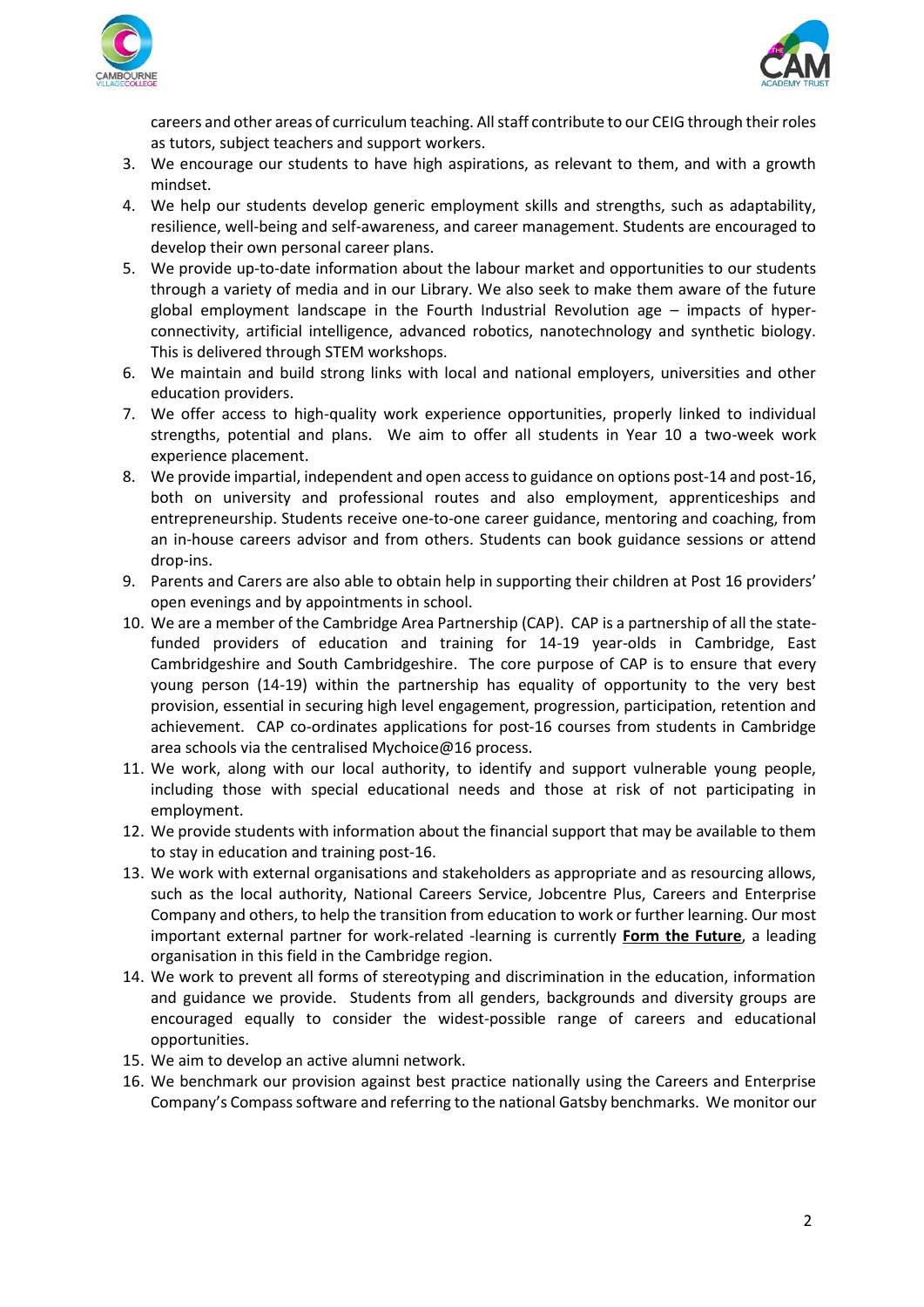



provision and student destinations, and we develop our provision using feedback from students, staff and others.

## **Provider Access Statement**

1. Aims:

This policy statement aims to set out our school's arrangements for managing the access of education and training providers to students for the purpose of giving them information about their offer. It sets out:

- Procedures in relation to requests for access
- The grounds for granting and refusing requests for access
- Details of premises or facilities to be provided to a person who is given access
	- 2. Statutory requirements:

Schools are required to ensure that there is an opportunity for a range of education and training providers to access students in Years 10 to 13 for the purposes of informing them about approved technical education, qualifications or apprenticeships. Schools must also have a policy statement that outlines the circumstances in which education and training providers will be given access to these students. This is outlined in [section 42B of the Education Act 1997.](https://www.legislation.gov.uk/ukpga/1997/44/section/42B) This policy shows how our school complies with these requirements.

3. Student entitlement: All students in years 10 to 13 at Cambourne VC are entitled to:

• Find out about technical education qualifications and apprenticeship opportunities, as part of our Careers programme which provides information on the full range of education and training options available at each transition point

- Hear from a range of local providers about the opportunities they offer, including technical education and apprenticeships
- Understand how to make applications for the full range of academic and technical courses

Cambridge Area Partnership (CAP): Cambourne VC is an active member of CAP. We work closely with this forum of local schools to provide for transfer of our students post-16. We ensure that our students have access to information and publicity from CAP post-16 providers on an equal footing.

4. Management of provider access requests

#### 4.1 Procedure

A provider wishing to request access should contact Mr Tim Thomas, Cambourne Village College, Head of Careers, Telephone: 01954 284 000 Email: [tthomas@cambournevc.org](mailto:tthomas@cambournevc.org) For virtual access to our pupils, College safeguarding processes will need to be followed. In the first instance, providers are asked to complete a short form available from Ms Larbey-Douglas [klarbeydouglas@cambournevc.org](mailto:klarbeydouglas@cambournevc.org) . We seek ways to keep this process as streamlined as possible whilst being mindful of student safeguarding and provider goodwill.

#### 4.2 Opportunities for access